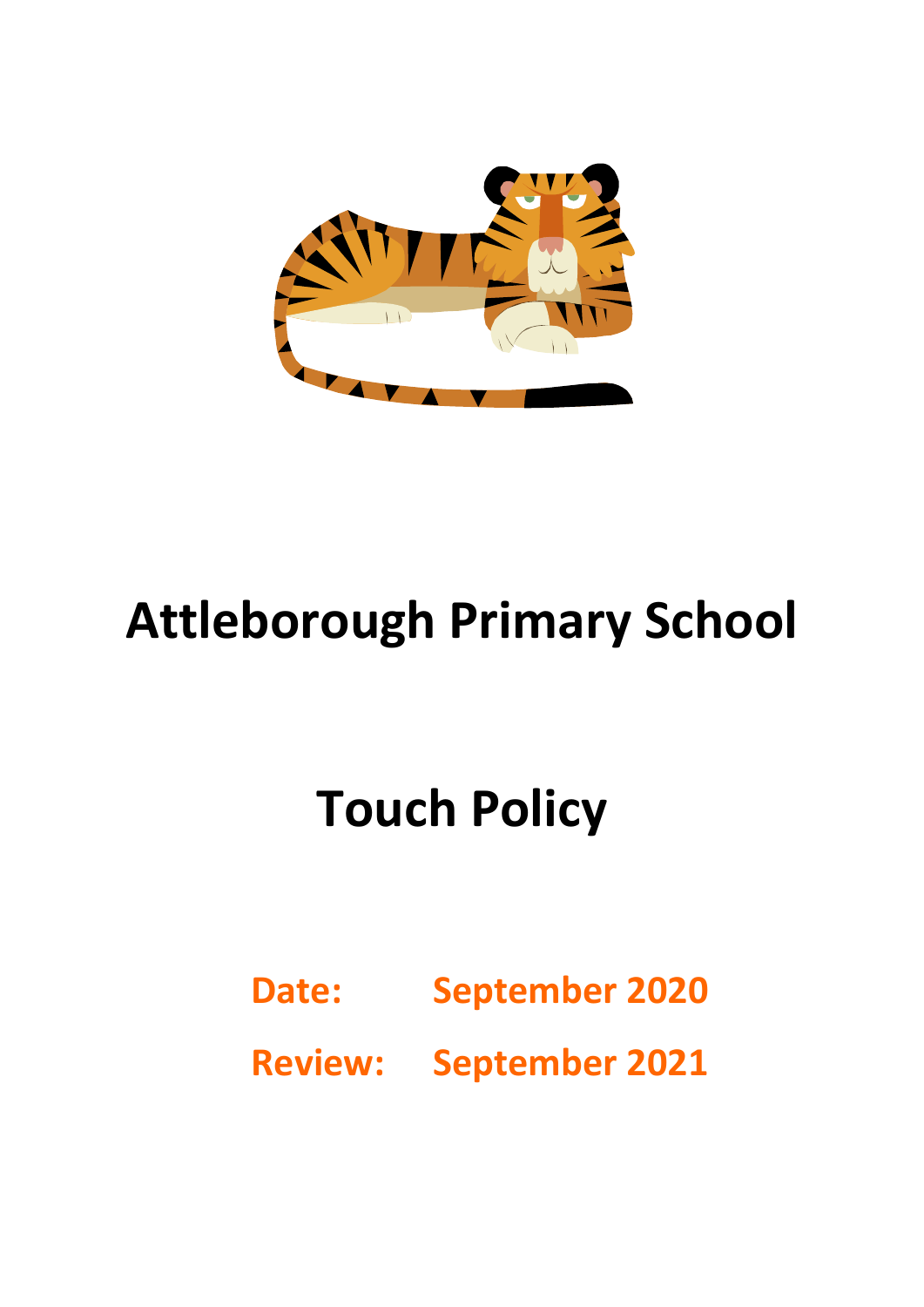## **Contents:**

**[Statement of intent](#page-2-0)** 

- 1. [Legal framework](#page-3-0)
- 2. [Roles and responsibilities](#page-3-1)
- 3. [What is safe touch?](#page-3-2)
- 4. [Types of safe touch](#page-4-0)
- 5. [Reasonable force](#page-5-0)
- 6. [Reporting inappropriate touch](#page-6-0)
- 7. [Training of staff](#page-6-1)
- 8. [Monitoring and review](#page-6-2)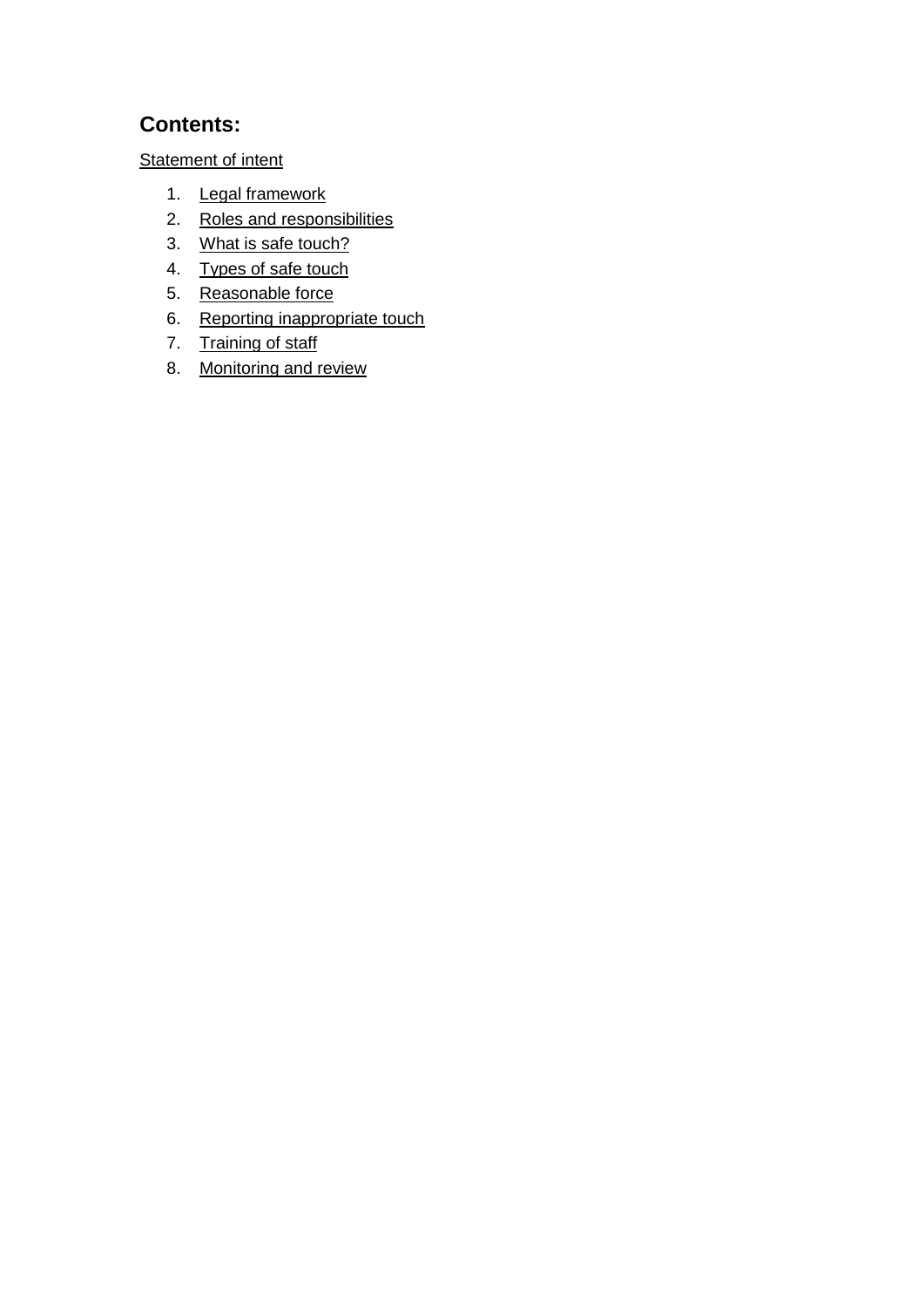## <span id="page-2-0"></span>**Statement of intent**

At Attleborough Primary School, we understand that appropriate relationships between staff and pupils are paramount to promoting the safeguarding of pupils at our school.

The DfE's guidance document, 'Use of reasonable force in schools', which was published in 2013, makes clear that there are occasions when physical contact with a pupil, other than reasonable force, is appropriate and necessary.

This Safe Touch policy has been created with the aim of ensuring that all members of staff are aware of their responsibilities in terms of appropriate and inappropriate touch when involving pupils.

All children are entitled to receive an education in an environment where they feel safe, secure and respected. The school will dedicate itself to ensuring that no pupil feels threatened or disrespected, in terms of physical contact between themselves or a member of staff.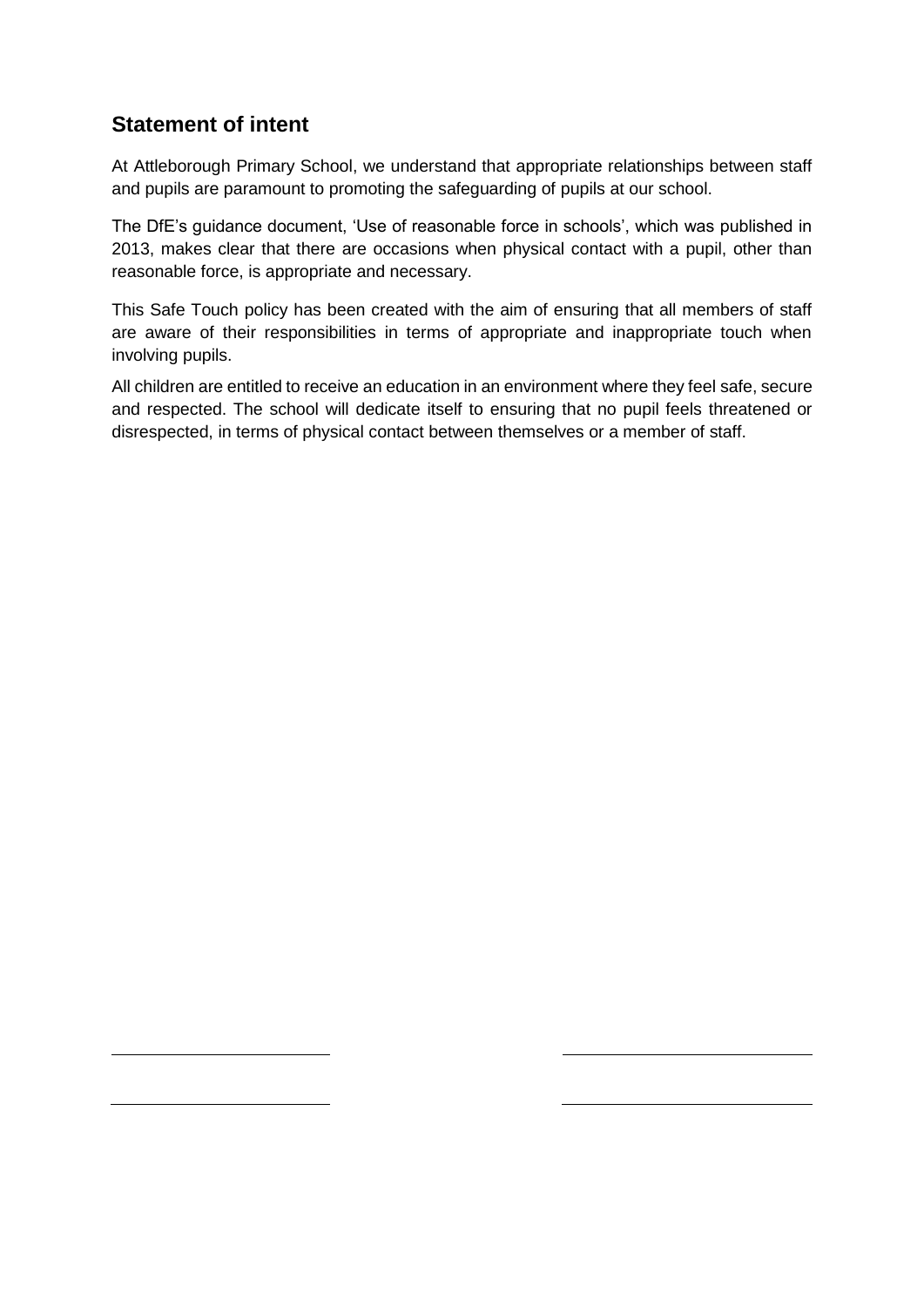## <span id="page-3-0"></span>**1. Legal framework**

- 1.1. This policy has due regard to statutory legislation including, but not limited to, the following:
	- Equality Act 2010
	- The Children Act 1989
- 1.2. This policy also has due regard to government guidance including:
	- DfE (2018) 'Keeping children safe in education'
	- DfE (2018) Working Together to Safeguard Children'
	- DfE (2013) 'Use of reasonable force'
- 1.3. This policy operates in conjunction with the following school policies:
	- Child Protection and Safeguarding Policy
	- Health and Safety Policy
	- Behaviour Policy
	- Equality Policy

#### <span id="page-3-1"></span>**2. Roles and responsibilities**

- 2.1. All members of staff at our school have a duty of care towards pupils and will be aware of the boundaries involving physical contact.
- 2.2. The designated safeguarding lead is responsible for conducting annual safeguarding training for members of staff and ensuring that they are aware of their responsibilities, in line with the school's Child Protection and Safeguarding Policy.
- 2.3. The headteacher is responsible for ensuring that all staff engage in safe touch with pupils, and only where absolutely necessary.
- 2.4. All members of staff are responsible for ensuring that no pupil feels threatened or unsafe at our school as a result of inappropriate touch.
- 2.5. All members of staff have a responsibility to report any instances of inappropriate touch to the DSLs.
- 2.6. The headteacher is responsible for communicating with parents and ensuring that they are aware of this policy.
- 2.7. The school has a responsibility for ensuring that it creates and promotes a culture in which pupils' wishes and feelings are respected.

#### <span id="page-3-2"></span>**3. What is safe touch?**

3.1. For the purpose of this policy, "safe touch" is defined as physical contact that, if otherwise avoided, would be inhumane, unkind and potentially emotionally or physically damaging for the pupil.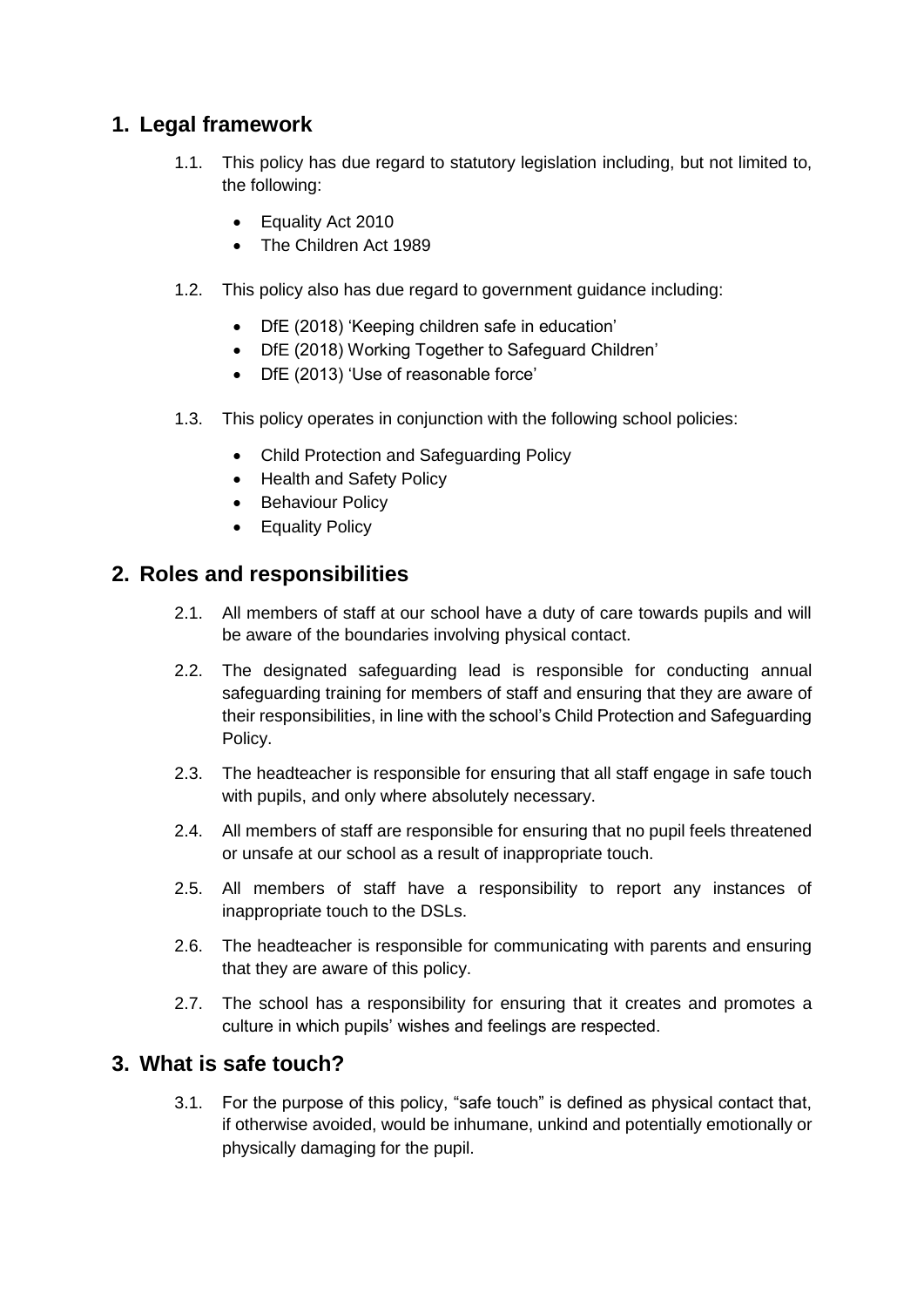- 3.2. Safe touch should never be invasive, humiliating or flirtatious.
- 3.3. The school understands that the following examples are instances of safe touch which may occur between staff and pupils:
	- Comforting an upset or distressed pupil
	- Congratulating or praising a pupil
	- Holding the hand of a pupil to guide them, such as when crossing a road or walking to assembly
	- Giving first aid to a pupil
	- Demonstrating exercises or techniques during PE lessons
	- Administering medicine
	- Using musical instruments

## <span id="page-4-0"></span>**4. Types of safe touch**

- 4.1. The school understands that certain types of physical contact in KS1 and KS2 between staff and pupils are inappropriate, such as hugging, lap-sitting and some instances of holding hands.
- 4.2. The school recognises that the only appropriate places to touch pupils are on the shoulders, arms and back.
- 4.3. The school places the following restrictions on hugging:
	- At our school we encourage staff using touch for reward or comfort to use the 'school-hug', rather than an embrace.
	- The school-hug is a sideways hug whereby the member of staff places their hands on the pupil's shoulders.
	- This type of hug prevents the pupil from turning themselves towards the member of staff and thus engaging in a 'front' embrace, which the school deems as inappropriate.
- 4.4. The school places the following restrictions on holding hands:
	- At our school we understand that there are times when a member of staff will need to hold a pupil's hand, either to quide them or to prevent them from being physically harmed.
	- Within our Reception classes we will hold a pupil's hand when giving guidance, reassurance or to comfort them.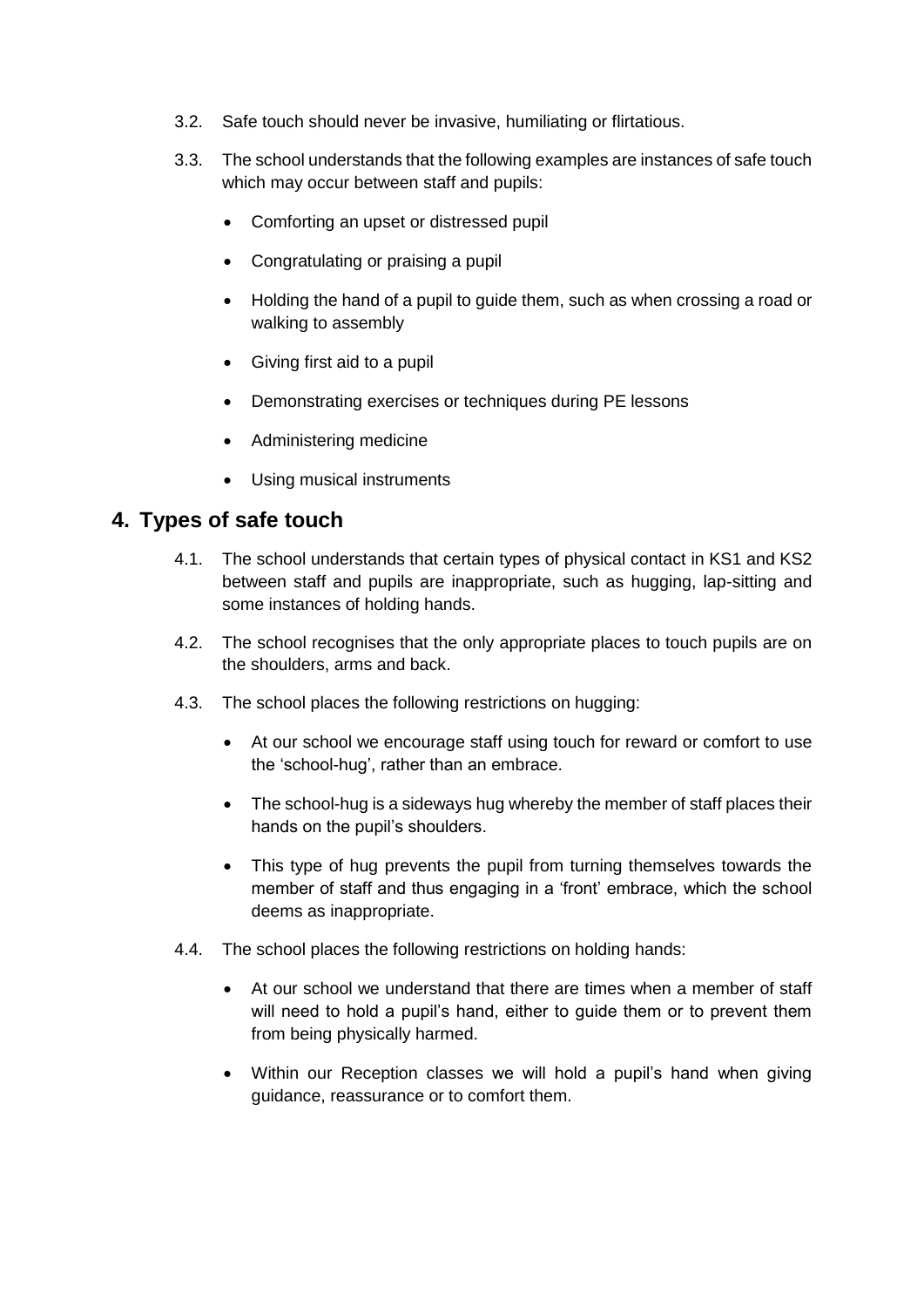- We encourage the use of a 'school hand-hold'. This is done by the adult holding their arm out and the pupil wrapping their hand around the staff's lower arm. The adult's hand can then be placed over the child's hand for a little extra security if it is required.
- 4.5. The school places the following restrictions on lap-sitting:
	- The school recognises that all instances of lap-sitting are inappropriate and therefore we prohibit this interaction between members of staff and pupils.
	- Reception classes will allow pupils to sit on their lap if they require comfort for reassurance, particularly in the case of distress, this type of contact is only made with the consent of the child.
	- The school understands that pupils are not always aware of the boundaries between staff and pupils and thus may try to engage in physical contact such as lap-sitting or inappropriate hand-holding and hugging.
	- Should a pupil try to engage in any inappropriate physical contact, the member of staff will explain to the pupil why it is unacceptable and encourage them to engage in the school-hug or school-hand-hold instead.
	- If a member of staff attempts to use one of the safe methods of touch and a pupil is unhappy with this, particularly with regards to those with SEND, the member of staff will retract immediately in order to respect the pupil's wishes.
	- Appropriate touch involving pupils with SEND will be in line with their EHC plan or IHP.

#### <span id="page-5-0"></span>**5. Reasonable force**

- 5.1. The school understands that there are times when members of staff must provide physical intervention whereby a pupil presents danger to themselves or others.
- 5.2. All staff have the legal power to use reasonable force. In these instances, staff must always explain the reasons for their actions to the pupil and why it was necessary.
- 5.3. Reasonable force may be required in order to control or restrain a pupil in extreme circumstances, such as needing to guide a pupil to safety.
- 5.4. At all times, members of staff will ensure they use reasonable force in such a way as to avoid any injury to the pupil, but the school recognises that in some extreme cases, such as immediate intervention to prevent worse physical injury, this may not be possible.
- 5.5. The school can use reasonable force in situations when:
	- Disruptive pupils must be removed from the classroom and have previously refused to.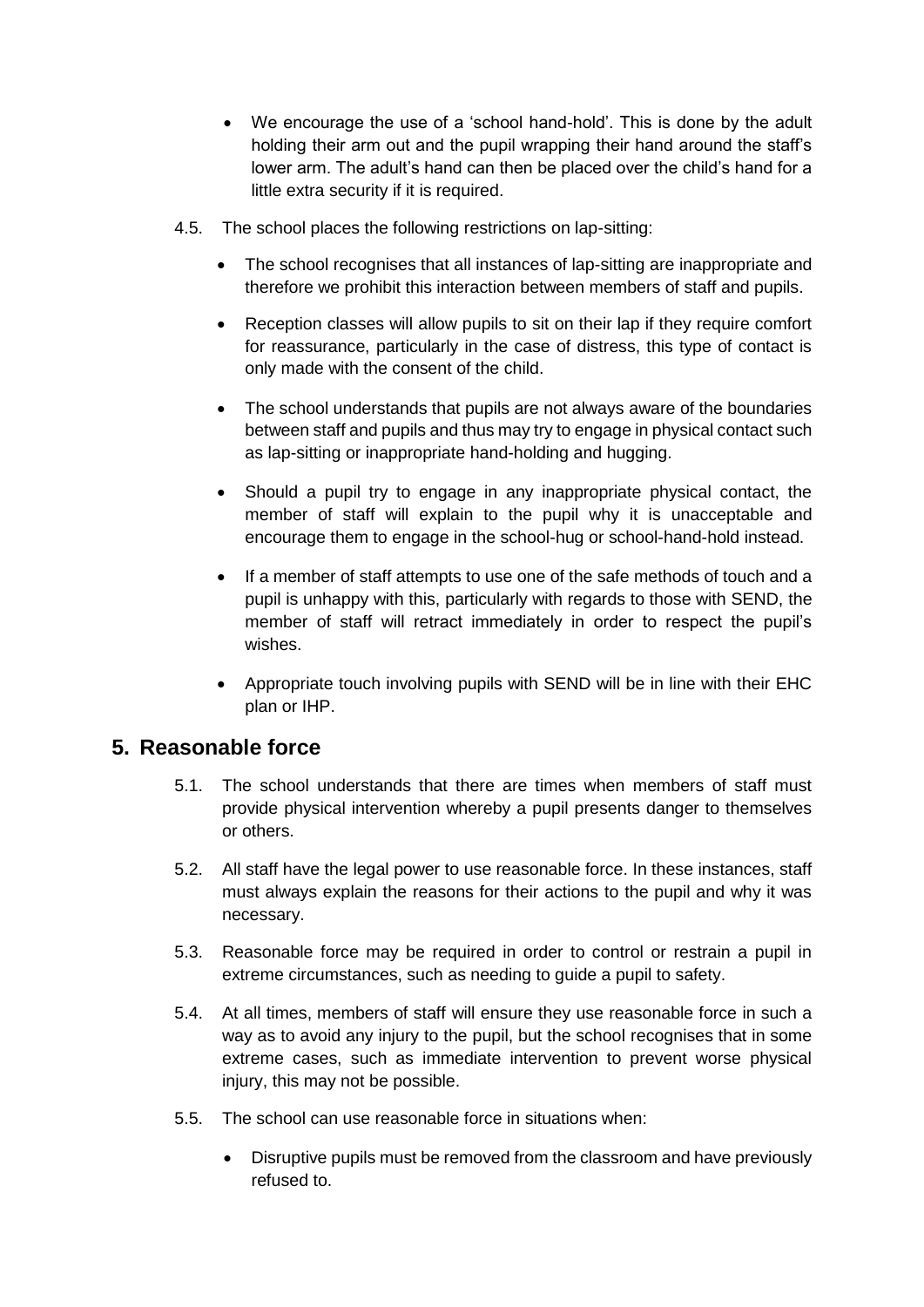- Members of staff need to control disruptive pupils on school trips, or similar.
- Members of staff must prevent a pupil from leaving a classroom when doing so would lead to a risk of their safety.
- A pupil is attacking a member of staff or another pupil.
- A pupil is at serious risk of harming themselves and a member of staff must intervene to prevent this.
- 5.6. Any occurrences of the use of reasonable force will be reported to the headteacher, who will keep a written record of this and communicate it to the pupil's parents/carers.
- 5.7. The school will ensure it has considered the risks involved when using reasonable force involving pupils with SEND, particularly recognising the additional vulnerability of this group.

## <span id="page-6-0"></span>**6. Reporting inappropriate touch**

- 6.1. If a pupil attempts to engage in any inappropriate touching, the member of staff involved will report this immediately to the headteacher, in order to prevent any allegations of inappropriate physical contact. The headteacher will inform the DSL as soon as is reasonably practicable.
- 6.2. If another member of staff suspects or witnesses inappropriate physical contact, whereby the member of staff is willingly involved, they will report this to the DSL immediately.
- 6.3. The headteacher will keep a written record of all instances of reported inappropriate touch.
- 6.4. Any allegations against staff will be dealt with as a matter of urgency, and in accordance with the procedures outlined in the school's Staff Code of Conduct.

#### <span id="page-6-1"></span>**7. Training of staff**

- 7.1. The lead DSL will conduct annual safeguarding training for all members of staff in relation to safe touch, including use of reasonable force.
- 7.2. All staff will be regularly reminded of the methods of safe touch employed by our school and will communicate these to the pupils they are in contact with.
- 7.3. Training by Educator Solutions will take place annually for Step up training and every three years for Step On training.

#### <span id="page-6-2"></span>**8. Monitoring and review**

8.1. This policy is reviewed on an annual basis by the PSHE co-ordinator, who will make any necessary changes and communicate these to all members of staff.